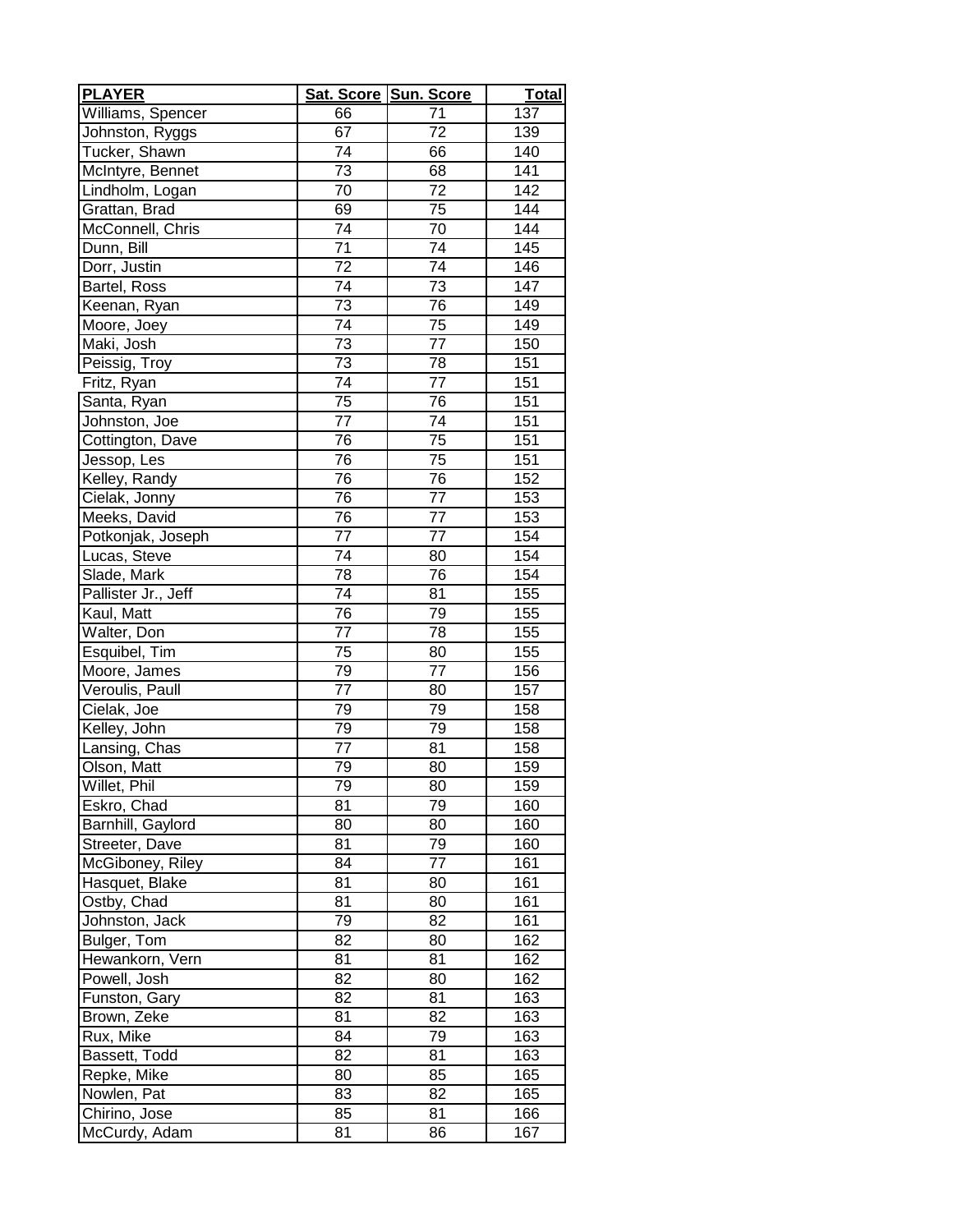| Burwell, Bill        | 86  | 82 | 168 |
|----------------------|-----|----|-----|
| Jonasen, Steve       | 87  | 81 | 168 |
| Carlson, Troy        | 83  | 85 | 168 |
| Lieberg, Dan         | 84  | 85 | 169 |
| Shermele, Chuck      | 87  | 82 | 169 |
| Ursua, Larry         | 87  | 82 | 169 |
| Rand, Lonnie         | 88  | 81 | 169 |
| Gordon, Dave         | 85  | 84 | 169 |
| Jaraczeski, Brandon  | 82  | 88 | 170 |
| Blewett, Zander      | 84  | 86 | 170 |
| Pallister Sr. Jeff   | 84  | 86 | 170 |
| Stanisich, Tedd      | 87  | 83 | 170 |
| Smith, Ken           | 87  | 83 | 170 |
| O'Neil, DJ           | 84  | 87 | 171 |
| Golik, Jake          | 90  | 81 | 171 |
| Ashcraft, Larry      | 82  | 89 | 171 |
| Rohrer, Dann         | 86  | 86 | 172 |
|                      | 86  | 86 | 172 |
| Roy, Tim             |     |    |     |
| Morestein, Greg      | 83  | 90 | 173 |
| Pfister, Mark        | 83  | 90 | 173 |
| Pelletier, Lee       | 88  | 86 | 174 |
| Maierle, Mark        | 88  | 87 | 175 |
| Link, Myles          | 90  | 86 | 176 |
| Richards, Dave       | 87  | 89 | 176 |
| Cannon, Rick         | 91  | 85 | 176 |
| Stone, Vince         | 88  | 88 | 176 |
| Swonson, Jeff        | 78  | 99 | 177 |
| Beagle, Chuck        | 87  | 90 | 177 |
| Winz, Justin         | 90  | 87 | 177 |
| Peissig, Mike        | 84  | 94 | 178 |
| Goble, Chris         | 87  | 91 | 178 |
| Anderson, Jason      | 86  | 92 | 178 |
| Bauerle, Arlis       | 86  | 93 | 179 |
| Kempel, Mike         | 85  | 95 | 180 |
| Schlappy, John       | 92  | 88 | 180 |
| Parker, Bob          | 93  | 87 | 180 |
| Morris, Chuck        | 90  | 91 | 181 |
| Roy, Tracy           | 94  | 87 | 181 |
| Jonasen, Ken         | 90  | 91 | 181 |
| Williams, Jason      | 84  | 98 | 182 |
| Jacobsen, Perry      | 93  | 89 | 182 |
| Molloy, Jack         | 89  | 94 | 183 |
| Bulger, Gerry        | 92  | 92 | 184 |
| Lowry, Jon           | 95  | 90 | 185 |
| Strizich, Tom        | 97  | 88 | 185 |
| Hartley, Greg        | 90  | 95 | 185 |
| Wilson, Jon          | 89  | 97 | 186 |
| Morrin, Bob          | 94  | 92 | 186 |
| Woith, Spencer       | 93  | 96 | 189 |
| Kessler, Connor      | 101 | 88 | 189 |
| Tyler, Mike          | 96  | 94 | 190 |
| Myers, Ben           | 96  | 95 | 191 |
| Wilson, Ray          | 97  | 94 | 191 |
| Fitzgerald, Eric     | 95  | 97 | 192 |
| Klostermeier, Dustin | 96  | 98 | 194 |
|                      |     |    |     |